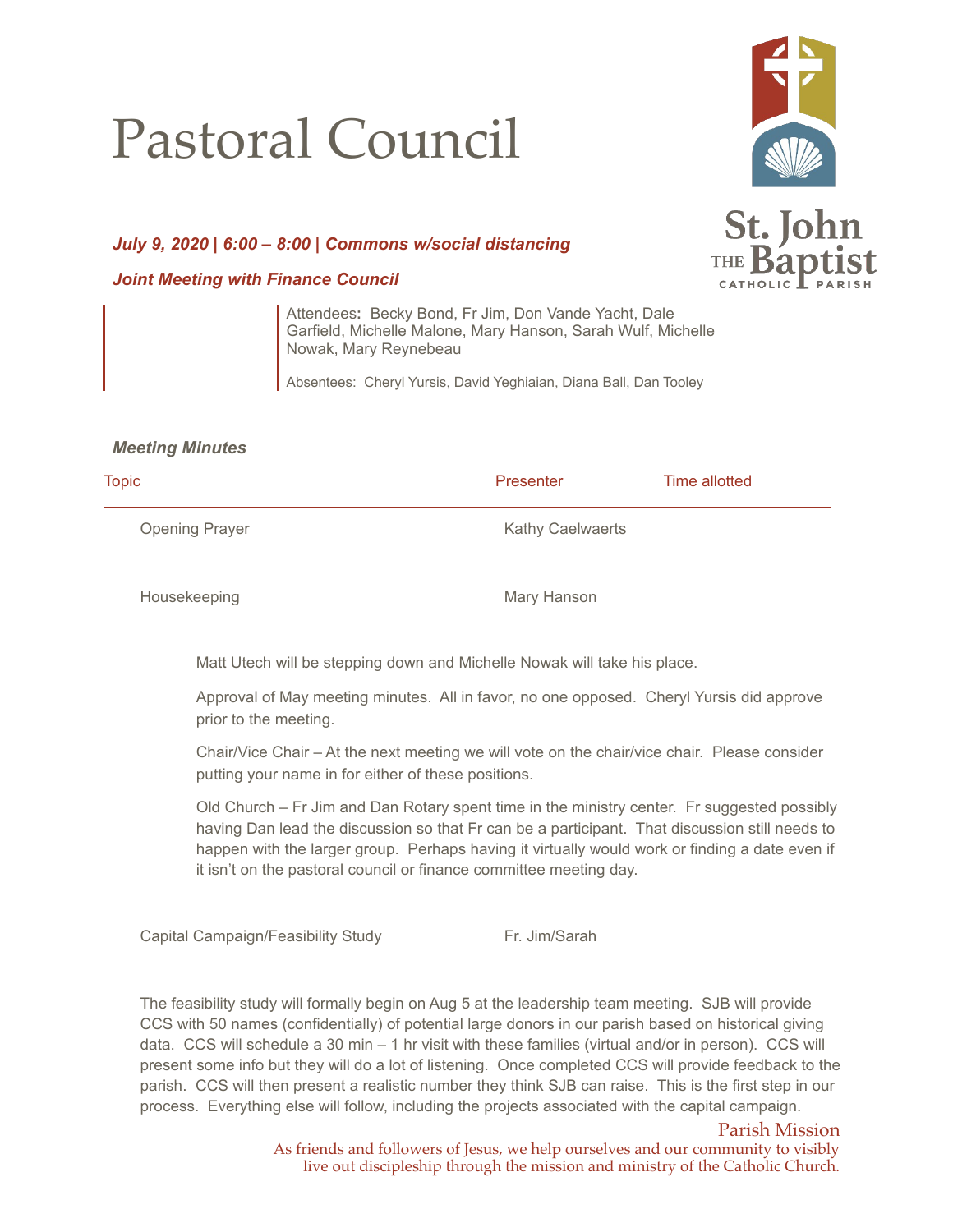Mary H was at the initial kickoff meeting with CCS and she felt very confident with the information they presented and with the company. They are very organized and have provided timely response to questions. It is costing SJB \$20,000 to use CCS. The money is paid through the campaign.

VRF Proxy Letter Fr Jim/Sarah 7:15 - 7:25

Positive feedback on the video Kayla created. Everyone who spoke in the video has been involved thus far in the project. The video is on the website and it was sent to parishioners via email. It will not be on Facebook. So far Sarah has rec'd three responses to the email. Two were thank yous for bringing it to their attention and one was about Grace and if they were pitching in money. The response was that has yet to be determined and that Drew is working on fund raising. The proxy letter was sent to the diocese. They have reviewed it and came back with questions. SJB had three quotes and the diocese had questions on all three. Currently Sarah is pulling together the responses to their questions and then the diocese will review it. Sarah also sent the Diocese a copy of the video.

Discipleship Maker Survey **Fr. Jim/Sarah** Fr. Jim/Sarah 7:25 - 7:40

There is a 4-step process we need to go through to get to defined goals. So far we have accomplished two webinars and two meetings. It has been a journey of trying to marry our mission plan with the Discipleship Maker survey data. They want to honor the mission plan and the work that went into it. The group struggled with the process Catholic Leadership Institute (CLI) was following. They will use the CLI process and decouple what we are doing from the mission plan. The focus will be on the data and the process. It feels like a positive advance. The next webinar is next week. There are three priorities and under each one there is one goal. Each goal will have approximately three tasks that need to be accomplished.

Discipleship – Offer three new or ongoing programs that help our parishioners self-identify with being on a catholic journey by 7/30/21. CLI will help us with this one.

Eucharist – To provide three opportunities to grow in belief in the real presence of Jesus in the Eucharist by 6/30/21. From the survey 75% strongly agree but CLI says there is another 20% that are close to taking that step to believing that more strongly. This is the core of discipleship. National data shows 1 out of 3 people believe. It also shows 1 out of 3 go to church. As a staff this is one area they are focused on. Matt, the Seminarian, will be doing a 4-part talk on the mass. Part 1 is this weekend before mass begins. It will be part of the live stream.

Mission – Offer 3 new or ongoing programs that help our parishioners gain confidence in the churches teaching so they can answer other's questions by 7/30/21. Matt (seminarian) was added to this group along with two school teachers who are also church members.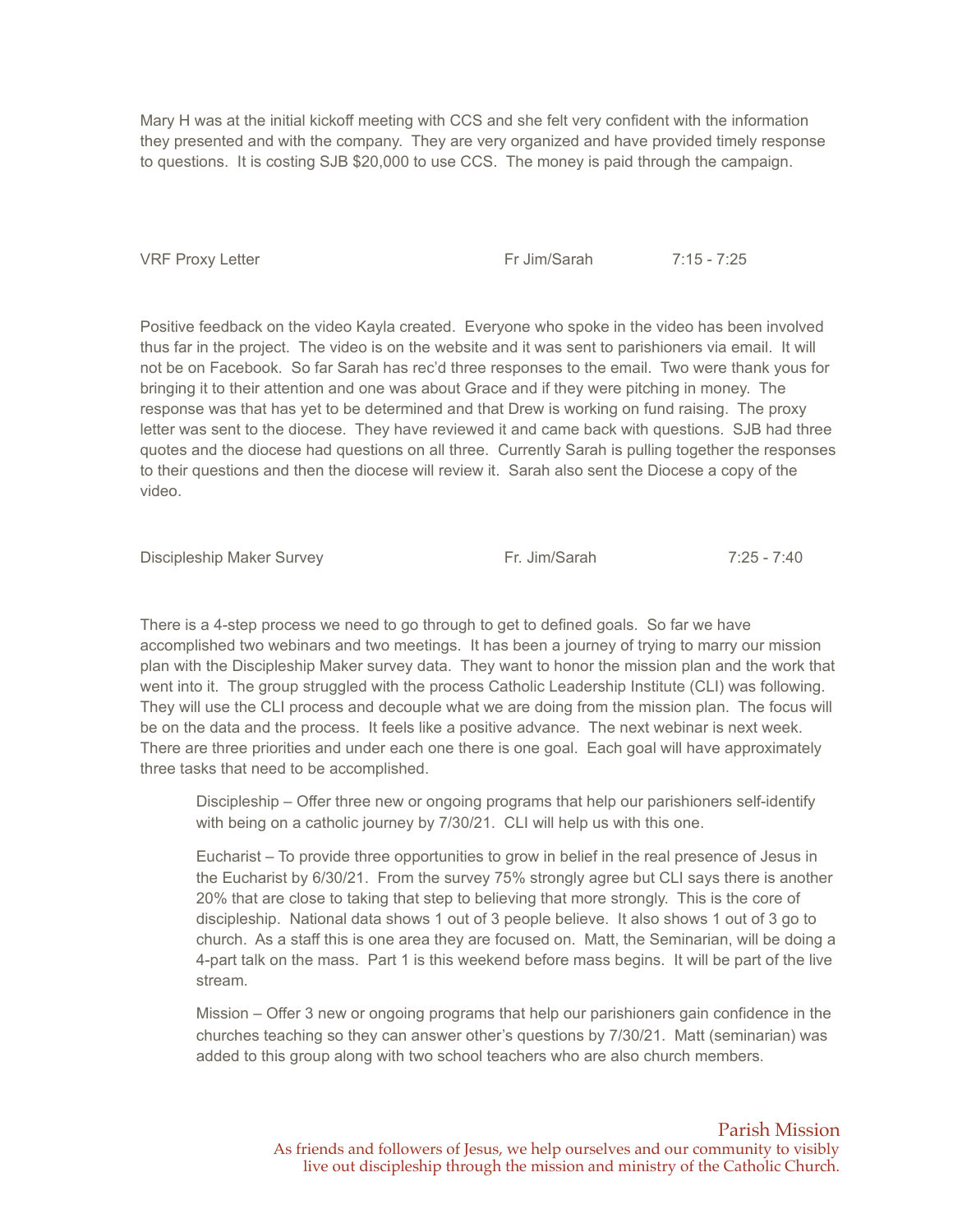Matt Utech was heading up gathering the information from all the committees. The staff discussed and they will be taking that goal over versus having the pastoral council work on it. Mary H will f/u with Matt and have him drop off whatever information he has gathered thus far.

Appreciate Breakfast Mary Hanson 7:30 - 7:50

The appreciate breakfast has been going on for several years. The purpose was to thank the parish for all they do. Over the last few year the breakfast hasn't had a high turnout. Not sure if it has the same impact as it originally did and if there is still value in continuing with it. With Covid we probably won't have any appreciation gathering for awhile but a team of individuals (Michelle M, Becky B, Sarah W, Mary H and Diana B) will get together and come up with some ideas. Thought is to have a "welcome back" instead of an appreciation gathering. The budget is somewhere around \$2000.

Due to Covid all agreed we should cancel the next breakfast. Sarah will cancel the pancake person.

| Mass Opening/Attendance | Sarah Wulf | $7:50 - 7:55$ |
|-------------------------|------------|---------------|
|-------------------------|------------|---------------|

SJB stopped having people signup online because we have been under the max. SJB has been averaging about 250 people attending mass in person on the weekend. Approx 300-400 people attend the live stream masses. Fr Jim is hearing other churches are seeing low attendance at the in person masses as well. Experts say large gatherings is one of the most unsafe things you can do. We are confronting this with our love our neighbor processes: masks, thermometer checks, hand sanitizer and social distancing in the pews. Overall there has been very good compliance. At times some people have taken their mask off once in the pew. It is the minority but it needs to be addressed. The weekend mass goers understand the process but when there are funerals or masses, not all in attendance are following the guidelines. The Discipleship Maker Survey results revealed welcoming is one of SJB's strengths. It has been challenging to be welcoming with the masks and temperature checks. Covid phase 2 priority is to be welcoming. We are shifting our mindset but we want to maintain the safety measures. People are strongly recommended to wear a mask but it isn't 100% required or mandated by the diocese. Mary H took temps last weekend and had a few people she had to ask to wear a mask. No push back. Where Mary's daughter goes to church in the valley, no one is wearing masks and they don't hand them out. Thank you to Fr Jim for keeping safety at the forefront. We are following what the diocese has asked us to do.

A more controversial issue we have encountered is our decision to not have people come to 8:00 and only live stream it with music. This decision was made because singing creates more aerosol than speaking and musicians can't sing with a mask. We need to be consistent otherwise it creates questions. Fr and the staff are struggling with the seemingly inconsistency with what we are doing. What is everyone's perspective on everything that is going on? Feedback: Singing adds to the mass so if there is a way to have singing with people in person that would be great. Otherwise keep it with just the live streaming. SJB wants to keep doing live streaming as people like the option and want live streaming to continue. It is a nice thing for the homebound, sick or those who aren't comfortable going out in public. Michelle N said she misses the music when she is in person. Is there a way to just play guitar and piano and not have singing? That is something that was brought to Paul, Karen and Fr's attention and they have now added more music. A lot of people are drawn to SJB because

Parish Mission

As friends and followers of Jesus, we help ourselves and our community to visibly live out discipleship through the mission and ministry of the Catholic Church.